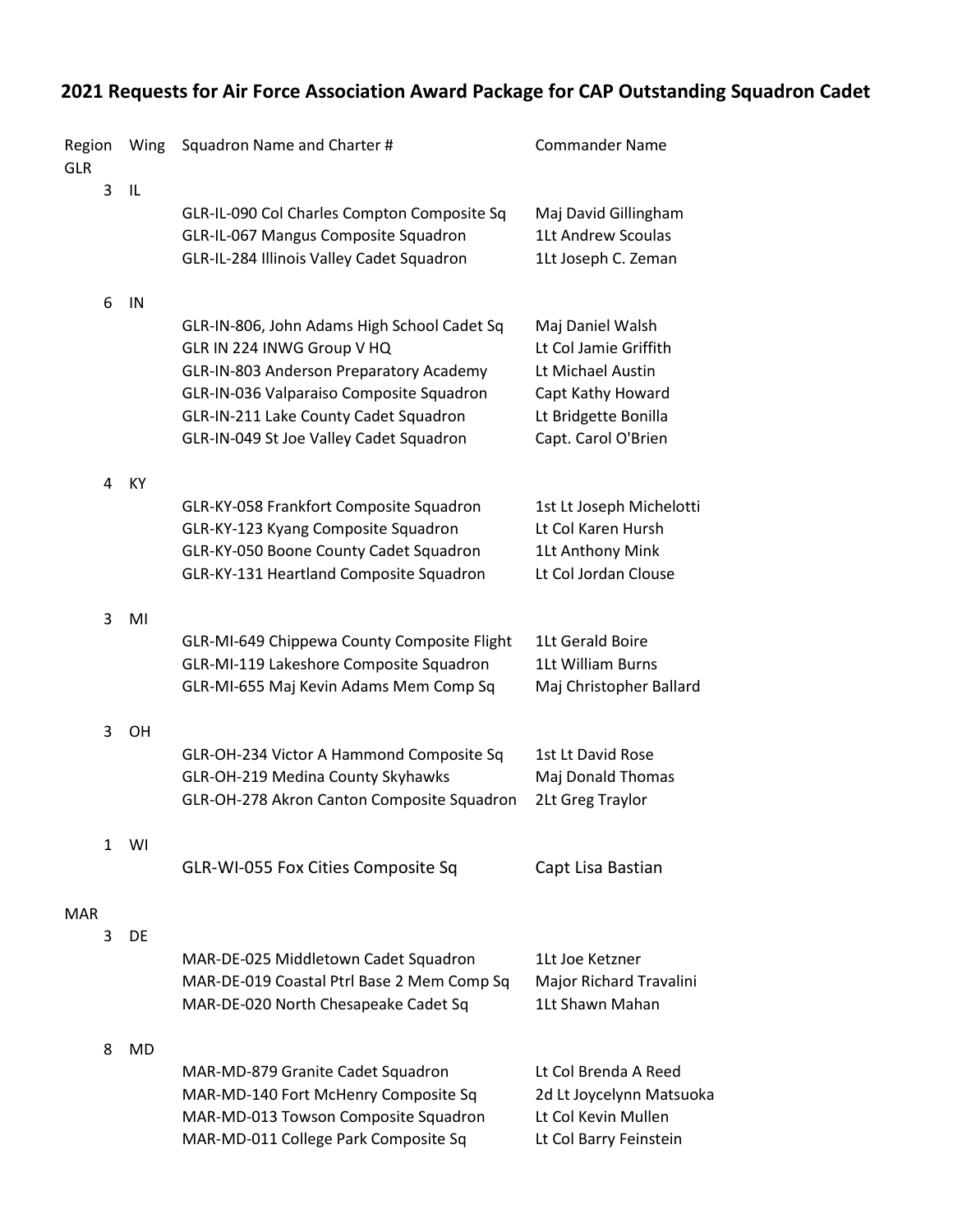|                        |           | MAR-MD-890 Esperanza Flight<br>MAR-MD-089 St. Mary's Composite Squadron<br>MAR-MD-071 Bethesda- Chevy Chase Comp Sq<br>MAR-MD-028 Mary Feik Comp Sq                                                                                                                                                                                                                                                                                                                                                                                                                 | 1st Lt Steve Lang<br>Maj Dennis Villar<br>Maj Victor Santos<br>Maj Robert Williams                                                                                                                                                                                                                                          |
|------------------------|-----------|---------------------------------------------------------------------------------------------------------------------------------------------------------------------------------------------------------------------------------------------------------------------------------------------------------------------------------------------------------------------------------------------------------------------------------------------------------------------------------------------------------------------------------------------------------------------|-----------------------------------------------------------------------------------------------------------------------------------------------------------------------------------------------------------------------------------------------------------------------------------------------------------------------------|
| 4                      | Nat Cap   | MAR-DC-060 Challenger 1 Cadet Squadron<br>MAR-DC-051 Tuskegee Composite Squadron<br>MAR-DC-045 Mt Vernon Composite Squadron<br>MAR-DC-026 Arlington Composite Squadron                                                                                                                                                                                                                                                                                                                                                                                              | Capt Justin Strait<br>Capt Mathew Clayton<br>Lt Col William Eliason<br>MSgt Arthur G. Barker                                                                                                                                                                                                                                |
| 7                      | <b>NC</b> | MAR-NC-007 Fayetteville Composite Squadron<br>MAR-NC-301 APEX Cadet Squadron<br>MAR-NC-300 Union County Composite Sq<br>MAR-NC-126 Goldsboro Composite Squadron<br>MAR-NC-111 111th Search & Rescue Comp Sq<br>MAR-NC-170 Brunswick County Composite Sq<br>MAR- NC-150 Orange County Composite Sq                                                                                                                                                                                                                                                                   | Lt Col Travis Pope<br>Lt Brandon Baker<br>Maj Tom Conroy<br>Capt Jordana F. Heath<br>Maj Sherry Haskell<br>Capt H. Karl Noffke<br>Capt Ronald Long                                                                                                                                                                          |
| $\overline{2}$         | SC        | MAR-SC-014 Greenville Composite Squadron<br>MAR-SC-075 Sumter Composite Squadron                                                                                                                                                                                                                                                                                                                                                                                                                                                                                    | Capt Karen Taylor<br>Lt Col George A. Stanley                                                                                                                                                                                                                                                                               |
| 13                     | VA        | MAR-VA-130 Burke Composite Squadron<br>MAR-VA-088 Newport News Composite Sq<br>MAR-VA-108 Fredericksburg Composite Sq<br>MAR-VA-023 Danville Composite Squadron<br>MAR-VA-089 Carolyn A Guertin Cadet Squadron<br>MAR-VA-095 Coastal Composite Squadron<br>MAR-VA-060 Southside Composite Squadron<br>MAR-VA-040 Winchester Composite Squadron<br>MAR-VA-094 Hanover Composite Squadron<br>MAR-VA-102 Prince William Composite Sq<br>MAR-VA-017 Lynchburg Composite Squadron<br>MAR-VA-117 Leesburg Composite Squadron<br>MAR-VA-007 William P. Knight Composite Sq | Capt Sara Demyanovich<br>Lt Tamara Munger<br>2Lt April Stephens<br>Capt Michael Duncan<br>1Lt Matthew Woodson<br><b>Capt Richard Qualls</b><br><b>Capt James Manning</b><br>Lt Noel Morrison<br>1st Lt Michael Baylor<br>Lt Col Tim Day<br>Lt Col Edward L. Williams<br>Lt Col Scott Nicholsen<br><b>TSgt Lester Flores</b> |
| 1                      | <b>WV</b> | MAR-WV-033 Elkins Composite Squadron                                                                                                                                                                                                                                                                                                                                                                                                                                                                                                                                | Maj Kathleen Dawson                                                                                                                                                                                                                                                                                                         |
| R<br>$\mathbf{1}$<br>0 | IA<br>KS  | NCR-IA-002-Des Moines Composite Squadron                                                                                                                                                                                                                                                                                                                                                                                                                                                                                                                            | Lt Col David Coates                                                                                                                                                                                                                                                                                                         |

NCR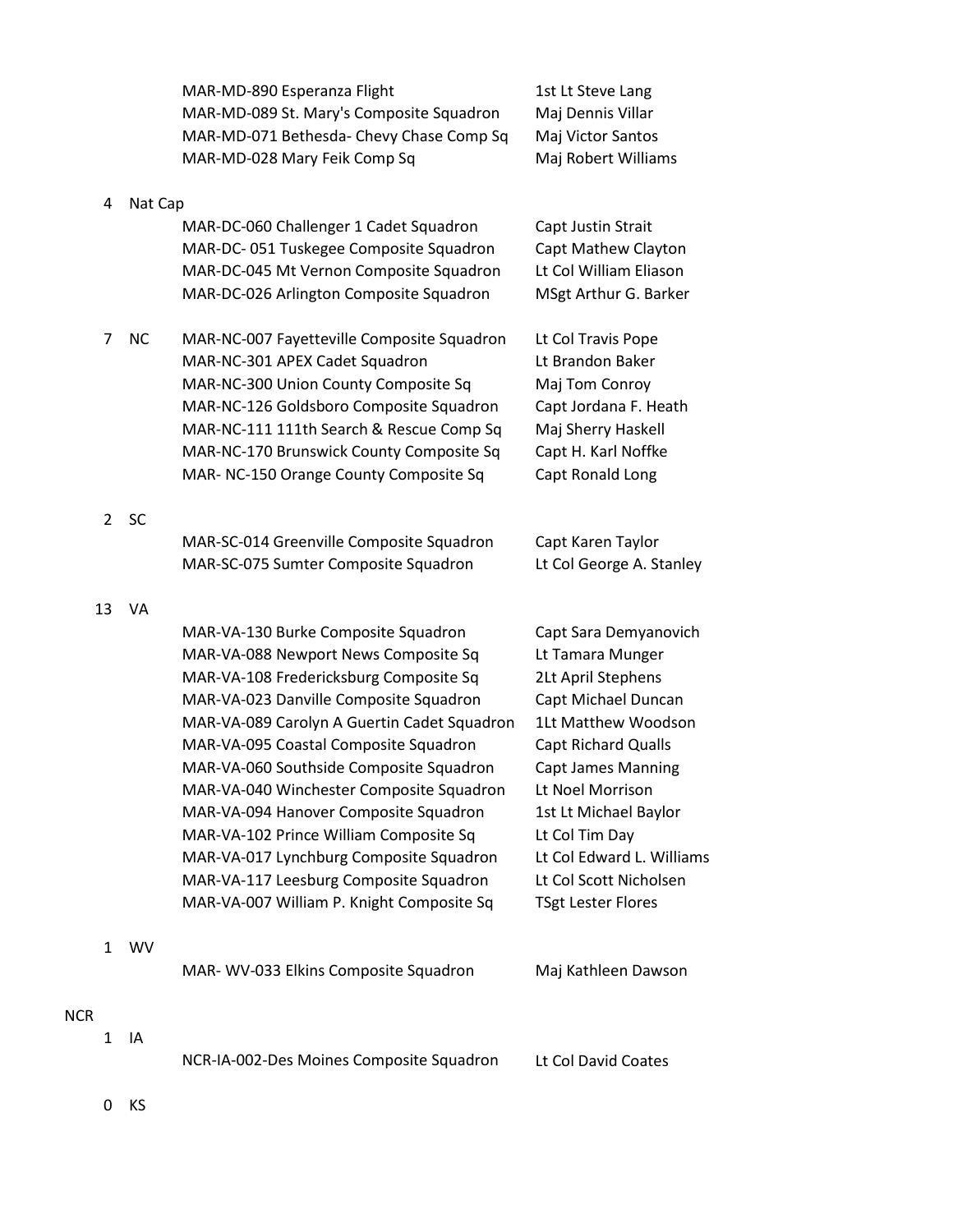|            | 6            | <b>MN</b> |                                                                                                                                                                                                                                                                                                                                                                                           |                                                                                                                                                                                                                   |
|------------|--------------|-----------|-------------------------------------------------------------------------------------------------------------------------------------------------------------------------------------------------------------------------------------------------------------------------------------------------------------------------------------------------------------------------------------------|-------------------------------------------------------------------------------------------------------------------------------------------------------------------------------------------------------------------|
|            |              |           | NCR-MN-021 Anoka County Composite Sq<br>NCR-MN-130 130th Composite Squadron<br>NCR-MN-136 Stanton Composite Squadron<br>NCR-MN-012 Crow Wing Composite Squadron                                                                                                                                                                                                                           | Maj Mary Albright<br>Capt David Sublette<br>Capt Randall Knox<br>Lt Heike Dodge                                                                                                                                   |
|            |              |           | NCR-MN-122 St. Croix Composite Squadron<br>NCR-MN-121 Hutchison Composite Squadron                                                                                                                                                                                                                                                                                                        | Maj Michael Bordonaro<br>Capt Andrew Heisel                                                                                                                                                                       |
|            | 3            | <b>MO</b> |                                                                                                                                                                                                                                                                                                                                                                                           |                                                                                                                                                                                                                   |
|            |              |           | NCR-MO-126 Lee's Summit Composite Sq<br>NCR-MO-140 Platte Valley Composite Sq<br>NCR-MO-147 Table Rock Lake Composite Sq                                                                                                                                                                                                                                                                  | Maj Kurt Glaesemann<br>Lt Michael Spry<br>Lt Stephen Lind                                                                                                                                                         |
|            | 9            | <b>NE</b> |                                                                                                                                                                                                                                                                                                                                                                                           |                                                                                                                                                                                                                   |
|            |              |           | NCR-NE-019 Omaha Composite Squadron<br>NCR-NE-089 99th Pursuit Composite Squadron<br>NCR NE-094 Tri-Cities Composite Squadron<br>NCR-NE-058 155th Composite Squadron<br>NCR-NE-002 Gen Curtis LeMay Offut Comp Sq<br>NCR-NE-010 Fremont Cadet Squadron<br>NCR-NE-093 Lee Bird Composite Squadron<br>NCR-NE-800 Omaha Burke High School Cadet Sq<br>NCR-NE-004 Columbus Composite Squadron | Maj John Pineda<br>LtCol FredericMontgomery<br>1Lt Christopher Anderson<br>1st Lt Thomas Guilford<br><b>CMSgt Jose Tamayo</b><br>1st Lt Greg Vaughn<br>Lt Thomas Moore<br>Maj Thomas Pflug<br>Lt Andrew Jenkinson |
|            | $\mathbf{1}$ | <b>ND</b> | NCR-ND-319 119 ANG Cadet Squadron                                                                                                                                                                                                                                                                                                                                                         | Lt Col Tony Krabbenhoft                                                                                                                                                                                           |
|            | 4            | <b>SD</b> |                                                                                                                                                                                                                                                                                                                                                                                           |                                                                                                                                                                                                                   |
|            |              |           | NCR-SD-007 Lincoln County Composite Sq<br>NCR-SD-031 Rushmore Composite Squadron<br>NCR-SD-058 - Big Sioux Composite Squadron<br>NCR-SD-033 Miller Flight                                                                                                                                                                                                                                 | <b>1Lt Denise Clement</b><br>1Lt Loyd H. Tracy<br>Capt Tyler Gross<br>1Lt Pandy Rezac                                                                                                                             |
| <b>NER</b> |              |           |                                                                                                                                                                                                                                                                                                                                                                                           |                                                                                                                                                                                                                   |
|            | 0            | CT        |                                                                                                                                                                                                                                                                                                                                                                                           |                                                                                                                                                                                                                   |
|            | 2            | ME        | NER-ME-058 58th Composite Squadron<br>NER-ME-056 Waterville Composite Squadron                                                                                                                                                                                                                                                                                                            | Capt Dean Goodman<br>1st Lt Diana Southwick                                                                                                                                                                       |
|            | 4            | MA        | NER-MA-043 Hanscom Composite Squadron                                                                                                                                                                                                                                                                                                                                                     | Lt Col David A. Druga                                                                                                                                                                                             |
|            |              |           | NER-MA-005 Bridgewater St Univer Comp Sq<br>NER-MA-007 Goddard Cadet Squadron<br>NER-MA-059 Lt Col Frank Pocher Mnte Man Sq                                                                                                                                                                                                                                                               | Lt Col Robert McManus<br>Capt Antonio Fontes<br>Maj Theodore Johnson                                                                                                                                              |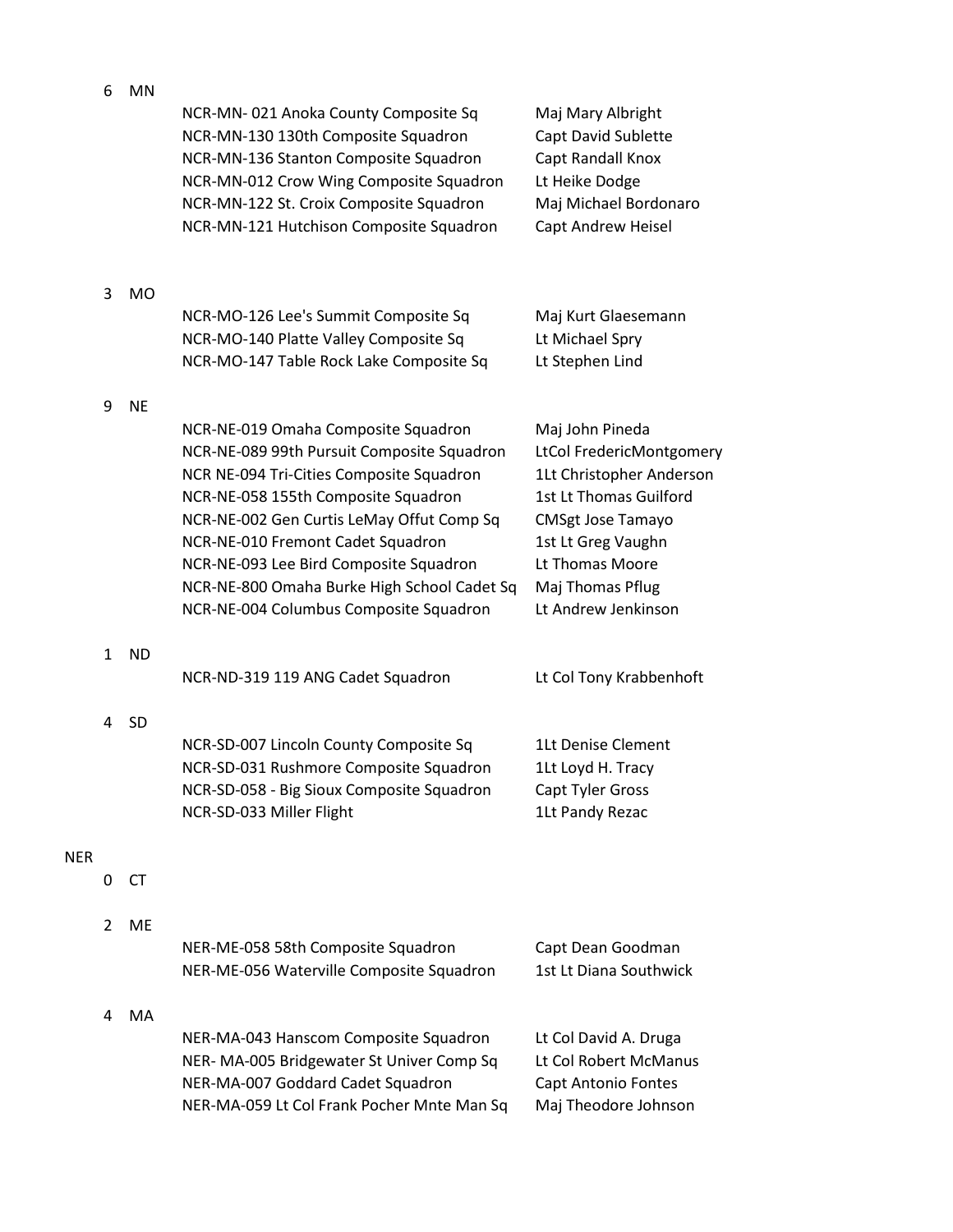| NER-NH 016 Greater Nashua Composite Sq | 2Lt Mark Forbush      |
|----------------------------------------|-----------------------|
| NER-NH-010 Seacoast Composite Squadron | Capt. Michelle Wegner |
| NER-NH-032 Concord Composite Squadron  | Capt. Geoff Saucier   |

## 10 NJ

NER-NJ 112 Jersey City Composite Squadron Maj Daisy Caballero NER-NJ-102 Capt "Bud" Jackson Capt Jose Vergara NER-NJ-058 Lone Eagle Composite Squadron Capt Peter Hinge NER-NJ-090 Walter M Schirra Jr Composite Sq 1Lt Scott Cohen NER-NJ-003 Raritan Valley Composite Squadron Maj Jimy Menoutis NER-NJ-097 Teterboro Composite Squadron Lt Col Kevin Sands NER-NJ-059 Jack Schweiker Composite Sq 1Lt Timothy Sperry NER-NJ 082 Allentown Composite Squadron 1Lt Karen Callagahn NER-NJ-086 Maj Thomas B. McGuire Comp Sq Maj William Petzinger NER-NJ-079 Air Victory Museum Composite Sq Maj Dana Ruggieri

#### 10 NY

NER-NY-384 Brooklyn Tech Cadet Squadron Capt Robert Kisic NER-NY-173 TAK Composite Squadron 1Lt Robert Palmer NER-NY-402 Jamestown Composite Squadron Lt Col Ellen Maternowski NER-NY-273 Rochester Composite Squadron Capt Jonathan McGarvey NER-NY-135 Syracuse Cadet Squadron 1st Lt. Adam L. Labonoski NER-NY-247 Brian M Moody Cadet Squadron Lt Col Stephen Nocita NER-NY-422 Lt Anthony L Willsea Cadet Sq Lt Col Joseph Wolff NER-NY-048 Westchester Cadet Squadron 1 Capt Jennifer Moon NER-NY-301 Phoenix Composite Squadron Capt Mark Anderson NER-NY-117 Col Francis S. Gabreski Cadet Sq Capt Tina Vanek

### 6 PA

|           | NER-PA-146 Doylestown Composite Sq 907<br>NER-PA-025 Squadron 602                                                                  | Lt Col Arthur P. Zapolski<br>1st Lt Uri Shatten                |  |
|-----------|------------------------------------------------------------------------------------------------------------------------------------|----------------------------------------------------------------|--|
|           | NER-PA-066 Luzerne County Composite Sq 203<br>NER-PA-338 Nittany Composite Squadron 338<br>NER-PA-133 Golden Triangle Composite Sq | Capt Frederick T. Herman<br>Lt Brian Andrews<br>Lt David Farah |  |
| <b>RI</b> | NER-PA-288 Keystone Country Composite Sq<br>NER-RI-006 Westerly Composite Squadron                                                 | Capt John Reeder III<br>Maj Brian Smith                        |  |
| VT        | NER-VT - 033 Capital Composite Squadron                                                                                            | Captain Joseph Bosley                                          |  |
|           |                                                                                                                                    |                                                                |  |

# **PCR**

2 AK

 $1$ 

 $\mathbf 1$ 

| PCR-AK-017 Arcturus Squadron        | Lt Col Jim McCarthy |
|-------------------------------------|---------------------|
| PCR-AK-093 Lake Hood Cadet Squadron | Lt Karen Padgett    |

3 NH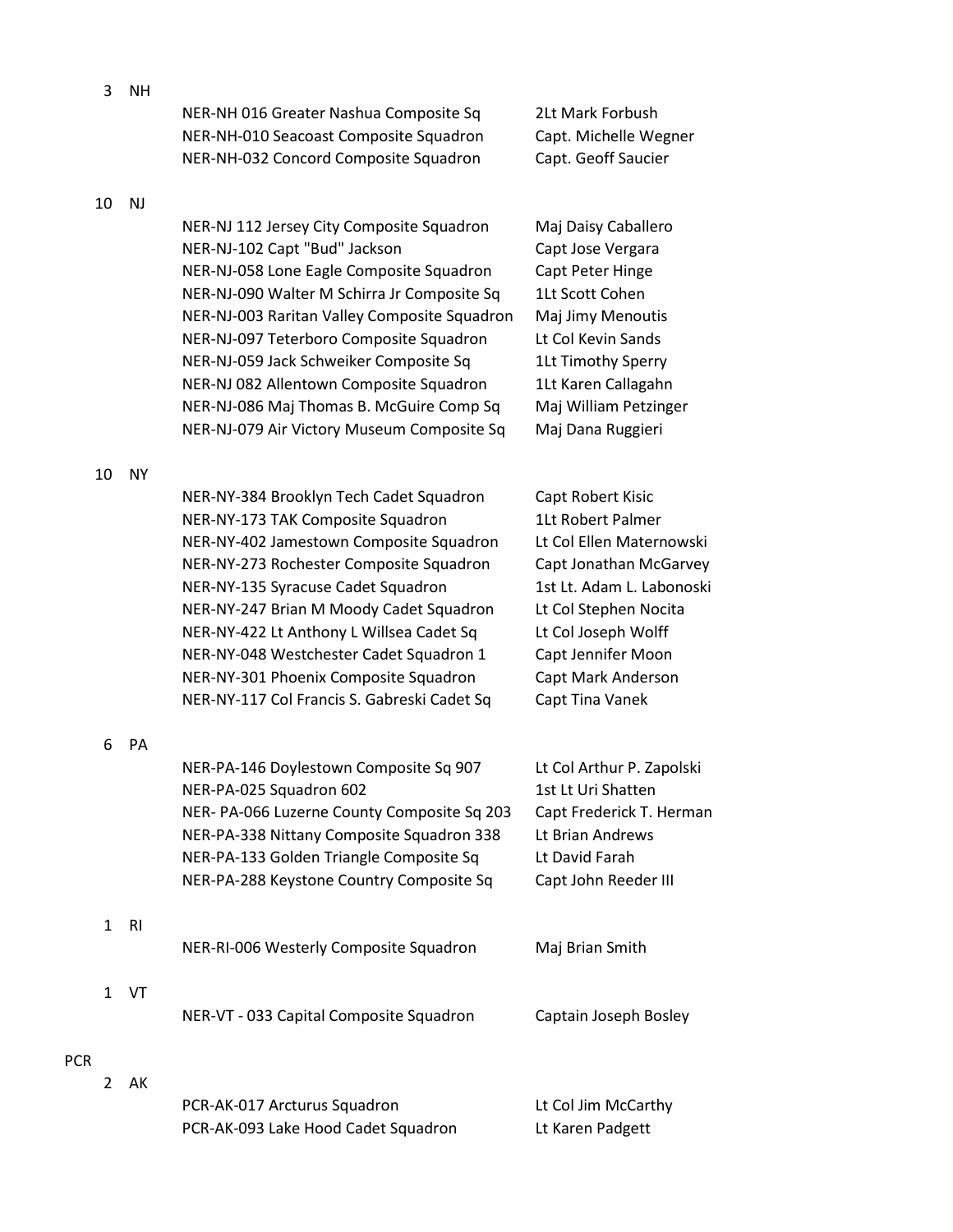| 12              | CA             |                                                                                                                                                                                                                                                                                                                                                                                                                                                                                                                                            |                                                                                                                                                                                                                                                                             |
|-----------------|----------------|--------------------------------------------------------------------------------------------------------------------------------------------------------------------------------------------------------------------------------------------------------------------------------------------------------------------------------------------------------------------------------------------------------------------------------------------------------------------------------------------------------------------------------------------|-----------------------------------------------------------------------------------------------------------------------------------------------------------------------------------------------------------------------------------------------------------------------------|
|                 |                | PCR-CA-346 Tri-Valley Composite Squadron 156<br>PCR-CA-371 Santa Cruz Composite Squadron 13<br>PCR-CA-015 East Bay Squadron18<br>PCR-CA-180 West Bay Composite Squadron 192<br>PCR-CA-414 San Francisco Cadet Squadron 86<br>PCR-CA-334 John J Montgomery Cadet Sq 36<br>PCR-CA-169 Fresno Composite Squadron 112<br>PCR-CA-423 Corona Cadet Squadron 29<br>PCR-CA-214 Jon E. Kramer Composite Sq 10<br>PCR-CA-204 Camarillo Composite Squadron 61<br>PCR-CA-096 Diablo Composite Squadron 44<br>PCR-CA-131 Santa Barbara Composite Sq 131 | Capt Michael Carter<br>2d Lt Lynne Owen<br>1Lt Ada Hurst<br>1st Lt Stephen Collins<br>Lt Col Grace Edinboro<br><b>Capt Matthew Herbert</b><br>2d Lt Richard Parr<br>Lt Col Michael Yamada<br>Lt Col Elsie Lam<br>Capt. Todd R Krueger<br>Maj Tim Albert<br>Capt Neil Malone |
| $\overline{2}$  | H <sub>l</sub> | PCR-HI-060 Kona Composite Squadron<br>PCR-HI-075 West Oahu Composite Squadron                                                                                                                                                                                                                                                                                                                                                                                                                                                              | Lt Col Marlene Johnson<br>Maj Coriann Barquis                                                                                                                                                                                                                               |
| $\mathbf{1}$    | <b>NV</b>      | PCR-NV-065 Henderson Composite Squadron                                                                                                                                                                                                                                                                                                                                                                                                                                                                                                    | Lt Col Pete Goertzen                                                                                                                                                                                                                                                        |
| $\overline{2}$  | <b>OR</b>      | PCR-OR-008 Gorge Composite Squadron<br>PCR-OR-037 Grants Pass Composite Squadron                                                                                                                                                                                                                                                                                                                                                                                                                                                           | Capt Mauree Donahue<br>Revier<br>DCC Lt Col Vivi Wells                                                                                                                                                                                                                      |
| 6               | <b>WA</b>      | PCR-WA-004 Pangborn Composite Squadron<br>PCR-WA-050 Overlake Composite Squadron<br>PCR-WA-051 Peninsula Composite Squadron<br>PCR-WA-018 Seattle Composite Squadron<br>PCR-WA-082 Tri-Cities Composite Squadron<br>PCR-WA-002 Green River Composite Squadron                                                                                                                                                                                                                                                                              | Maj Morris Hahn<br>Maj Clement Ng<br>Lt Col John Greco III<br>1Lt Zachary Dawson<br>C/CMSgt Grady Kriskovich<br>Lt Col Paul Hansen                                                                                                                                          |
| <b>RMR</b><br>4 | CO             | RMR-CO-181 Steamboat Springs Composite Sq<br>RMR-CO-141 Montrose Composite Squadron<br>RMR-CO-147 Thompson Valley Composite Sq<br>RMR-CO-159 Air Academy Cadet Squadron                                                                                                                                                                                                                                                                                                                                                                    | 1Lt Tim Walsh<br>Capt Matthew LaJoy<br>Maj Alex D. Nuckols<br>Lt Christina Jones                                                                                                                                                                                            |
| $\overline{2}$  | ID             | RMR-ID-015 Nampa Composite Squadron<br>RMR-ID-097 Eagle Rock Composite Squadron                                                                                                                                                                                                                                                                                                                                                                                                                                                            | Capt Michelle Martin<br>Capt Brian Wilson                                                                                                                                                                                                                                   |
| 0               | MT             |                                                                                                                                                                                                                                                                                                                                                                                                                                                                                                                                            |                                                                                                                                                                                                                                                                             |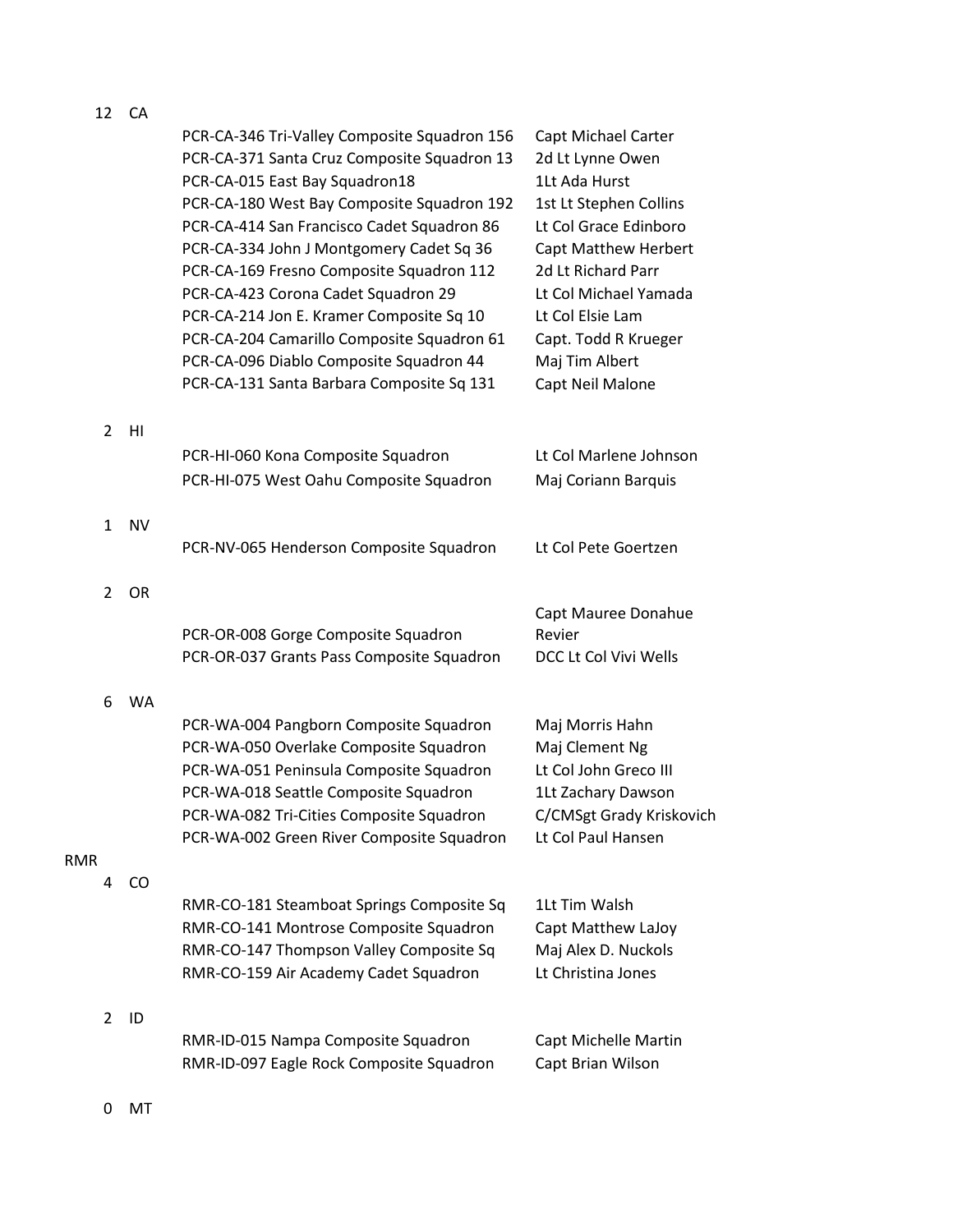|            | $\mathbf{1}$   | UT        | RMR-UT-053 Sevier Valley Cadet Squadron                                                                                                                                                                                                                                                      | Capt Terri Lee Hammond                                                                                                                                             |
|------------|----------------|-----------|----------------------------------------------------------------------------------------------------------------------------------------------------------------------------------------------------------------------------------------------------------------------------------------------|--------------------------------------------------------------------------------------------------------------------------------------------------------------------|
|            | $\overline{2}$ | <b>WY</b> |                                                                                                                                                                                                                                                                                              |                                                                                                                                                                    |
|            |                |           | RMR-WY-044 Wind River Composite Squadron                                                                                                                                                                                                                                                     | Capt Karl Falken                                                                                                                                                   |
|            |                |           | RMR-WV-066 Cheyenne Composite Squadron                                                                                                                                                                                                                                                       | Capt Todd DePorter                                                                                                                                                 |
| <b>SER</b> | $\overline{2}$ | AL        |                                                                                                                                                                                                                                                                                              |                                                                                                                                                                    |
|            |                |           | SER-AL-134 Gen Joe Wheeler Composite Sq<br>SER-AL-032 Maxwell Composite Squadron                                                                                                                                                                                                             | Lt Col Brian Williams<br>Capt Josh Amerspek                                                                                                                        |
|            | 7              | <b>FL</b> |                                                                                                                                                                                                                                                                                              |                                                                                                                                                                    |
|            |                |           | SER-FL-335 Venice Cadet Squadron<br>SER-FL-383 Jacksonville Composite Squadron<br>SER-FL-462 Key West Cadet Squadron<br>SER-FL-447 Clearwater Composite Squadron<br>SER-FL-425 Pensacola Cadet Squadron<br>SER-FL-116 Seminole Composite Squadron<br>SER-FL-458 Wesley Chapel Cadet Squadron | Lt Col Tom Trammell<br>Lt Col John Morrison<br>2Lt William Berlanga<br>Lt Col Frank San Pedro<br>Maj Mia Ottesen<br><b>Capt Richard Ross</b><br>Capt Ceasar Alayon |
|            | 4              | GA        |                                                                                                                                                                                                                                                                                              |                                                                                                                                                                    |
|            |                |           | SER-GA-507 Ellijay Composite Squadron<br>SER-GA-815 Rockdale County Cadet Squadron<br>SER-GA-419 South Georgia Cadet Squadron<br>SER-GA-153 West Georgia Composite Squadron                                                                                                                  | 1Lt Danny Anderson<br>Capt Natalie Hannans<br>Capt Amy Turnmeyer<br>Capt Lori West                                                                                 |
|            | $\mathbf{1}$   | <b>MS</b> | SER-MS-111 Madison Cadet Squadron                                                                                                                                                                                                                                                            | 1Lt Teresa Crum                                                                                                                                                    |
|            | 5              | <b>PR</b> | SER-PR-051 Maj William Biaggi Cadet Squadron<br>SER-PR-012 Ponce High School Cadet Squadron<br>SER-PR-094 Lt Col Elsa M. Soto-Torres Cadet Sq<br>SER-PR-161 Capt Saulo Solis Molina Cadet Sq<br>SER-PR-081 St. Croix Cadet Squadron                                                          | Capt William Baez<br>1Lt Leocadio Cintron<br>1Lt Rolando Adorno<br>Maj Linnette Lugo<br>1Lt Sandra Goodwin                                                         |
|            | 3              | <b>TN</b> |                                                                                                                                                                                                                                                                                              |                                                                                                                                                                    |
|            |                |           | SER-TN-162 Murfreesboro Composite Squadron<br>SER-TN-193 Williamson County Cadet Squadron<br>SER-TN-Music City Composite Squadron                                                                                                                                                            | Capt Debra Torp-Pedersen<br>Capt Randall Parker<br>1Lt Damon Evans                                                                                                 |
| <b>SWR</b> | 2              | AR        |                                                                                                                                                                                                                                                                                              |                                                                                                                                                                    |
|            |                |           | SWR-AR-042 Little Rock Composite Sq 042<br>SWR-AR-115 115th Composite Squadron                                                                                                                                                                                                               | Lt Col Matthew Anderson<br>Lt Col Charles Rine                                                                                                                     |